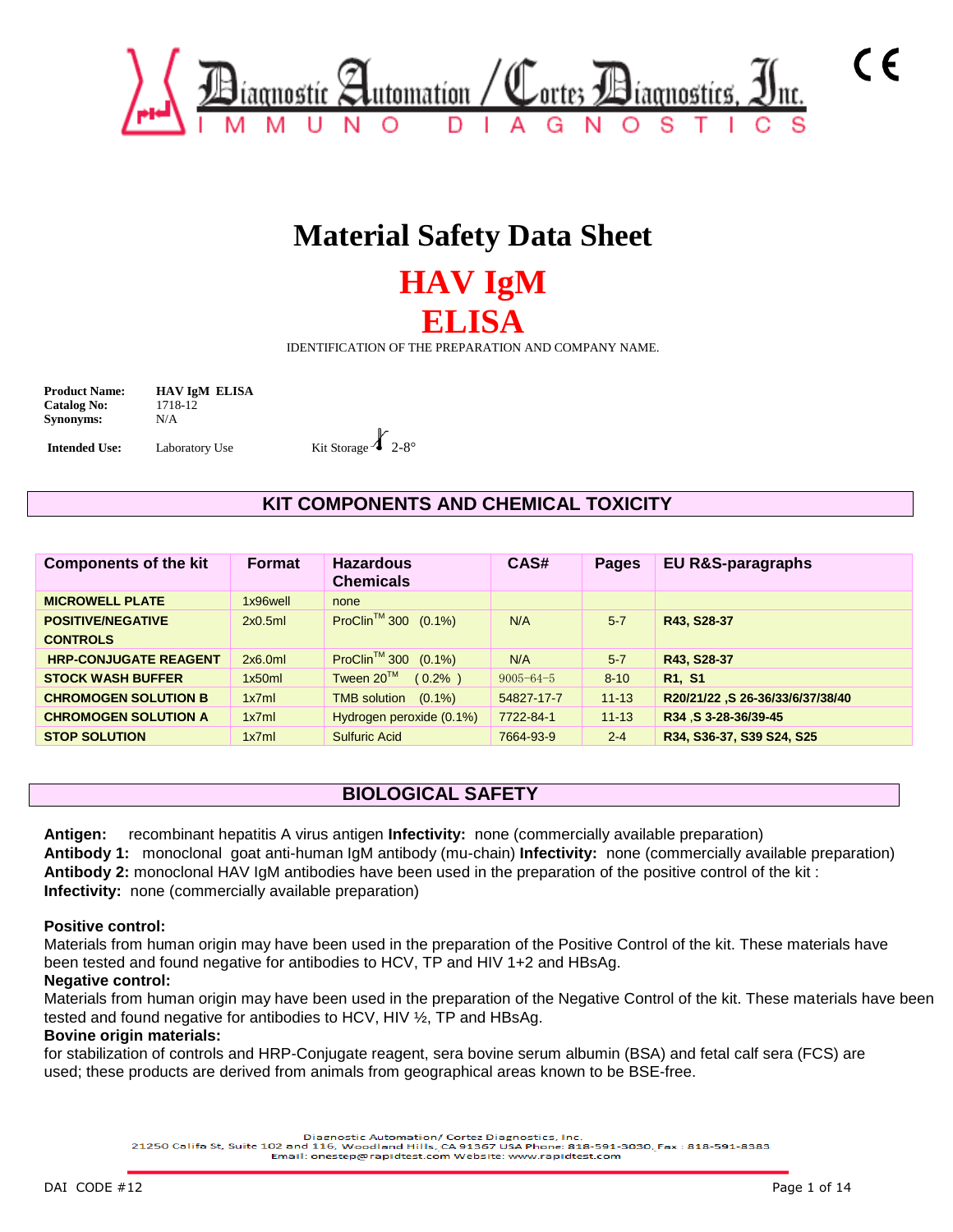

#### **SECTION 1. IDENTIFICATION OF SUBSTANCES /PREPARATION**

**Component name:** Stop solution **Catalog No.: N/A Application:** Stopping solution in DAI HAV IgM ELISA Hazardous component: Sulfuric Acid (H<sub>2</sub>SO<sub>4</sub>) Water Solution

### **SECTION 2. COMPOSITION / INFORMATION ON INGREDIENTS**

Aqueous solution C; 35 Hazardous ingredients:<br>CAS# 7664-93-9 2 M 2 Molar Sulfuric acid

**SECTION 3.** HAZARD IDENTIFICATION



# **C** Corrosive **( not indicated on reagent label )**

**R34** Cause burns

#### **SECTION 4. FIRST AID MEASURES**

- **EXTER 10 After inhalation** In case of unconsciousness place patient stably in side position for transportation
- **After skin contact** Immediately wash with water and soap and rinse thoroughly
- **After eye contact** Rinse opened eye for several minutes under running water
- **After swallowing** Drink plenty of water and provide fresh air. Call for a doctor immediately

#### **SECTION 5. FIRE FIGHTING MEASURES**

Suitable extinguishing agents: CO<sub>2</sub>, powder or water spray. Fight larger fires with water spray or alcohol resistant foam. **Non-applicable extinguishing media:** Undetermined

**Special exposure hazards arising from the substance or preparation itself:** Undetermined **Special protective equipment for fire fighters.** Not required

#### **SECTION 6. ACCIDENTAL RELEASE MEASURES**

**Personal precautions:** Wear protective equipment. Keep unprotected persons away.

### **Environmental precautions:**

- $\triangleright$  Prevent seepage into sewage system, work pits and cellars. Dilute with plenty of water.
- $\triangleright$  Do not allow entering sewers/ surface or ground water.

#### **Measures for cleaning**

- $\triangleright$  Absorb with liquid-binding material (sand, diatomite, acid binders, universal binders, sawdust).
- $\triangleright$  Use neutralizing agent.
- Dispose contaminated material as waste according to item 13.
- $\triangleright$  Ensure adequate ventilation.

### **SECTION 7. HANDLING AND STORAGE**

**Handling:** Cannot be stored indefinitely

**Information for safe handling, fire, and explosion protection:** No special measures required **Storage:**

**Requirements to be met by storerooms and receptacles:** Store in cool, well-ventilated location, away from any area where fire hazard may be present.

**Information about storage in one common storage facility:** Store separately from incompatible materials. **Common storage facility:** Not special requirements

Diagnostic Automation/ Cortez Diagnostics, Inc.<br>21250 Califa St, Suite 102 and 116, Woodland Hills, CA 91367 USA Phone: 818-591-3030, Fax : 818-591-8383 Email: onestep@rapidtest.com Website: www.rapidtest.com

 $\epsilon$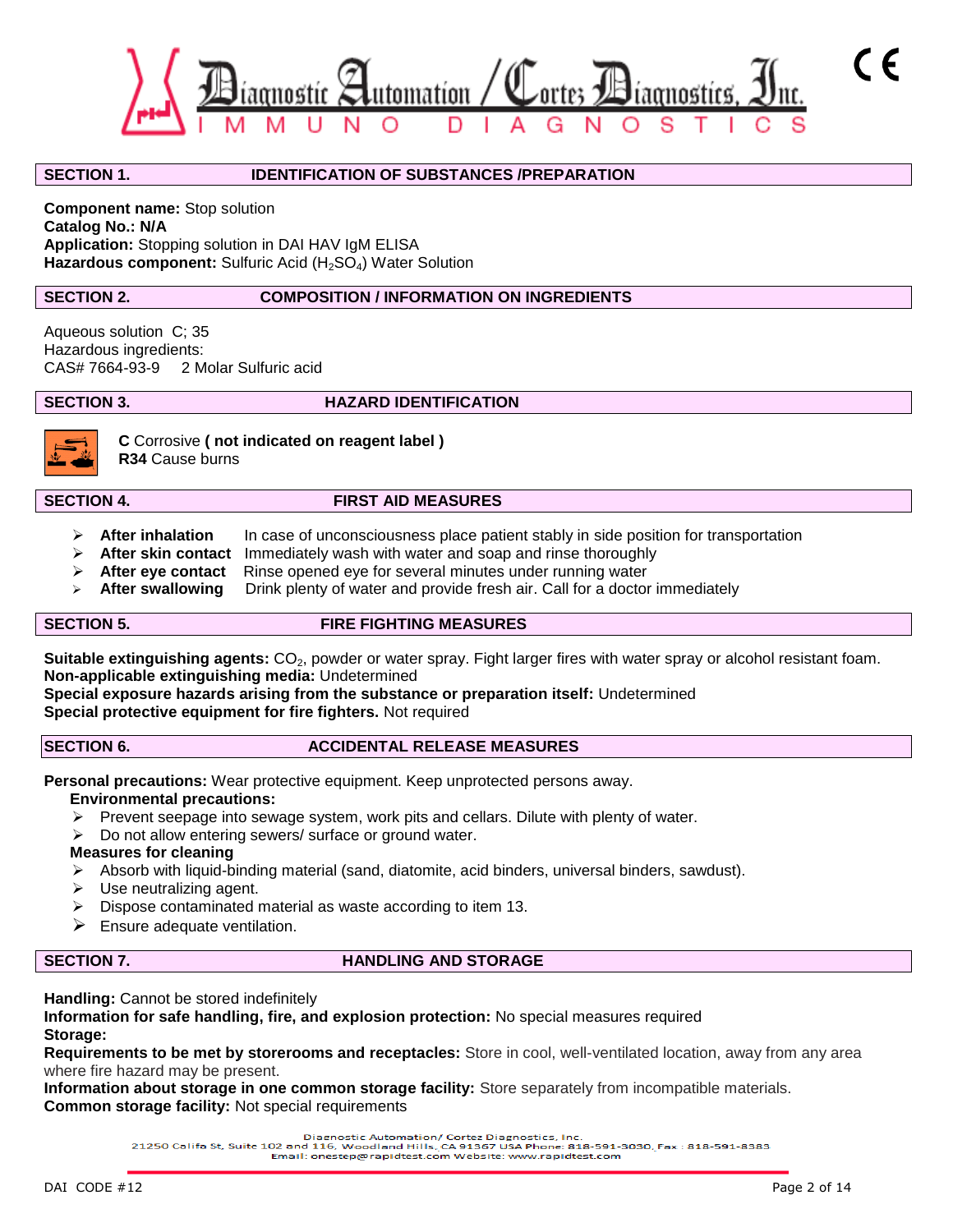

**Further information about storage conditions:** Keep vials tightly closed. Protect against physical damage. **Storage class and class according to regulation on flammable liquids:** Void

### **SECTION 8. EXPOSURE CONTROL / PERSONAL PROTECTION**

### **Additional information about design of technical facilities:**

**Ingredients with limit values that require monitoring at the workplace:**

The product does not contain any relevant quantities of materials with critical values that have to be monitored at the workplace

**Additional information:** The lists valid during the making were used as basis Personal protective equipment **S36, S37, S39 General protective and hygienic measures** Immediately remove all soiled and contaminated clothing Wash hands before breaks and at the end of work Avoid contact with the eyes **S25** and skin **S24 Respiratory protection:** Not required **Hand protection: S37** required

**Eye protection: S39** required

### **SECTION 9. IMPORTANT HEALTH, SAFETY AND ENVIRONMENTAL INFORMATION**

**Color:** Colorless **Color: Color: Color: Odor: Odor: Odor: Odor: Odor: Odor: Odor: Odor: Odor: Odor: Odor: Odor: Odor: Odor: Odor: Odor: Odor: Odor: Odor: Odor: Odor: Odor: Flash point:** N/A **Vapor pressure:** N/A **Explosivity :**N/A **Melting point**: N/A **Relative density:**  $N/A$  **PH : 0.5** 

**Form:** liquid **Solvent content:** Organic solvents 0 % **Evaporation rate: N/A Boiling point:** N/A **Danger of explosion:** No explosion hazard. **Self-igniting:** Not selfigniting. **Solubility in Water:** Totally miscible

### **SECTION 10.** STABILITY AND REACTIVITY

**Thermal decomposition:** If used according to specifications the reagent will not decompose **Conditions to be avoided: Dangerous reactions:** No dangerous reactions known **Dangerous decomposition products:** No dangerous decomposition products known

### **SECTION 11. TOXICOLOGICAL INFORMATION**

#### **Acute toxicity:**

#### **Primary irritant effect:**

- **On the skin:** Caustic effect on skin and mucous membranes.
- **On the eye:** Strong caustic effect.
- **Sensitization:** No sensitizing effects known.

#### **Additional toxicological information:**

The product shows the following dangers:

**Corrosive -** Swallowing will lead to a strong caustic effect on mouth and throat and to the danger of perforation of esophagus and stomach.

#### SECTION 12. **ECOLOGICAL INFORMATION**

**Ecotoxisity:** N/A **Mobility:** N/A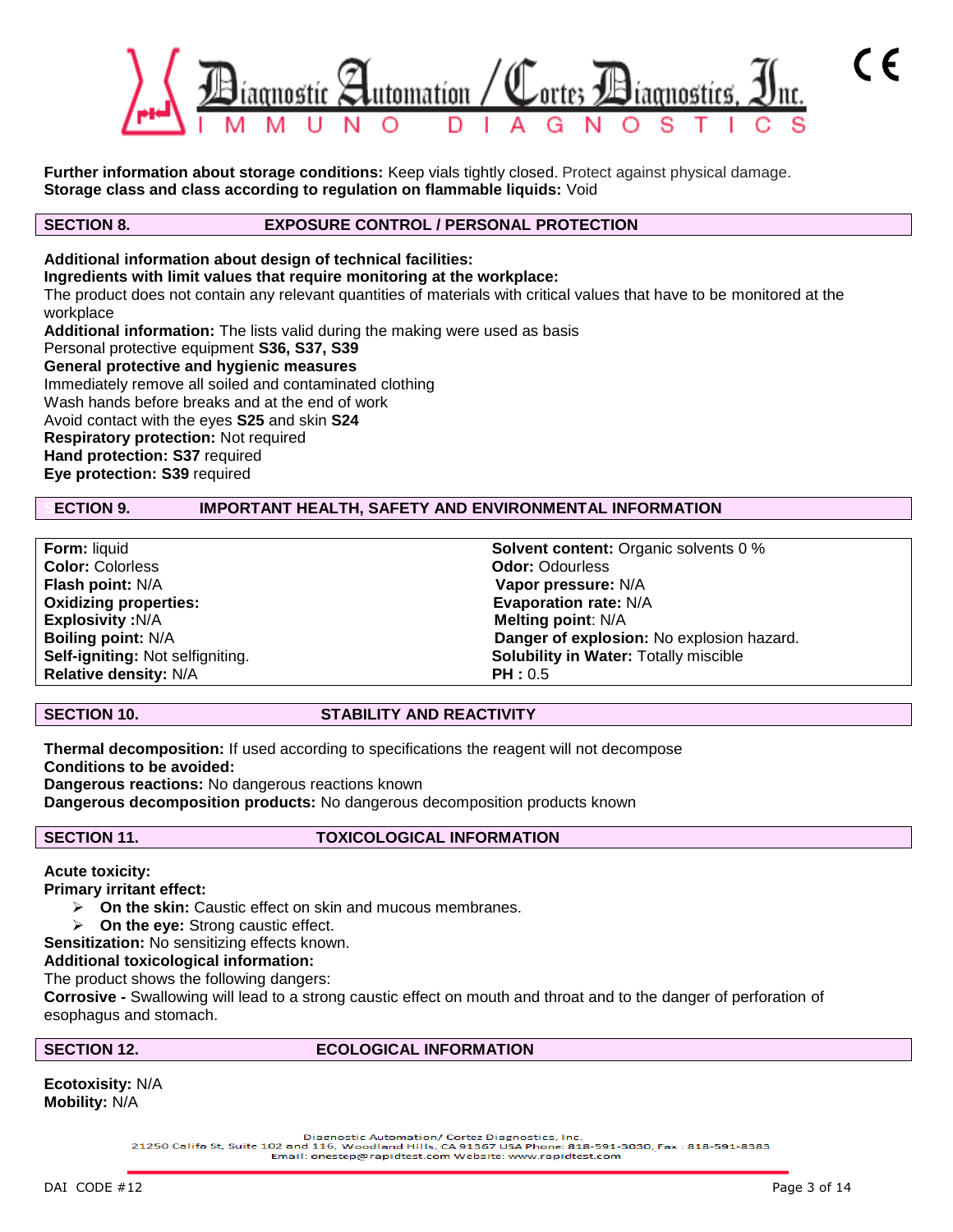

### **Persistence and degradability:**

### **Bioaccumulative potential**

**Others:** Hazardous for water

Danger to drinking water if even small quantities leak into the ground. Should not be allowed to reach ground water, water route or sewage system undiluted or unneutralized.

#### **SECTION 13. DISPOSAL CONSIDERATIONS**

**Recommendation** Smaller quantities can be disposed of with household waste. **Uncleaned packaging:** N/A **Recommended cleansing agents:** Water, if necessary together with cleansing agents.

**SECTION 14. TRANSPORT INFORMATION**

#### **Land Transport ADR/RID**

Shipping name: Sulfuric Acid Water Solution as Stop solution in DAI HAV IgM ELISA Packaging group: III Classification: R34 **Maritime Transport IMDG/GGVSee** Shipping name: Sulfuric Acid Water Solution as Stop solution in DAI HAV IgM ELISA Packaging group: III Classification: R34 EmS: 8-06 Marine pollutant: No **Air Transport ICAO/IATA** Shipping name: Sulfuric Acid Water Solution as Stop solution in DAI HAV IgM ELISA Packaging group: III

Classification: R34

#### **SECTION 15.** REGULATIONS

#### **Code letter and hazard designation of product:** N/A

**Risk phrases:** R34 Causes burns.

#### **Safety phrases:**

S26 In case of contact with eyes, rinse immediately with plenty of water and seek medical advice. S36/37/39 Wear suitable protective clothing, gloves and eye/face protection.

S45 In case of accident or if you feel unwell, seek medical advice immediately (show the label where possible).

S60 This material and its container must be disposed of as hazardous waste.

**Water hazard class:** hazardous for water.

**SECTION 16. OTHERS**

This information is based on our present state of knowledge and according to the internationally and domestically available literature. However, this MSDS shall not be used as a warranty for any specific product features. The MSDS is not a legally valid contractual relationship.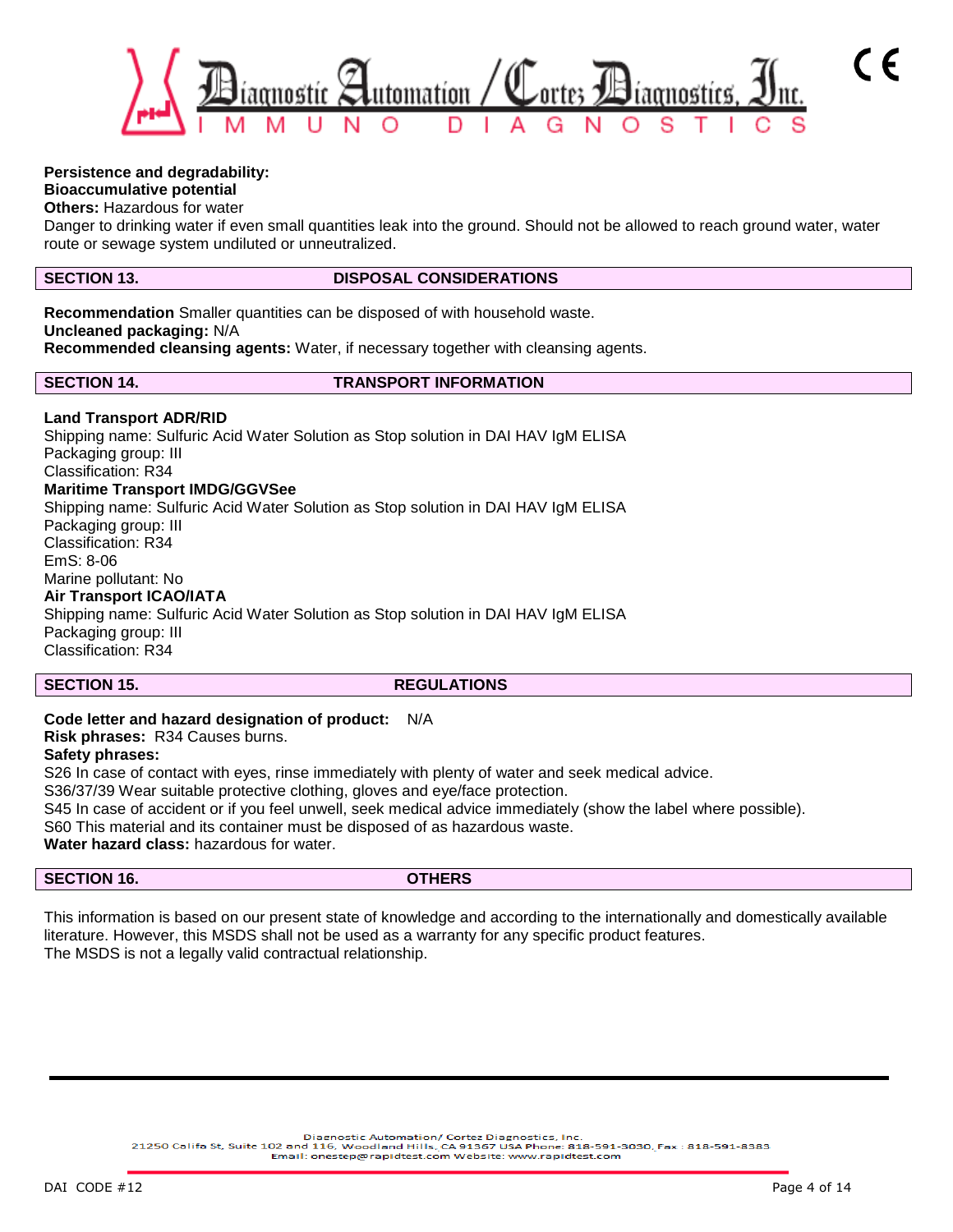

#### **SECTION 1. IDENTIFICATION OF SUBSTANCES /PREPARATION**

**Component name:** 1. Positive/Negative controls , 2. HRP - Conjugate **Catalog No.: N/A Application 1 :** for determination of the successes of the assay in DAI HAV IgM ELISA **Catalog No.: N/A Application 2:** HRP conjugate in DAI HAV IgM qualitative ELISA

Hazardous component: ProClin™ 300

#### **SECTION 2. COMPOSITION / INFORMATION ON INGREDIENTS**

| This product is a preparation          |                                  |                   |                                   |  |  |  |  |  |  |
|----------------------------------------|----------------------------------|-------------------|-----------------------------------|--|--|--|--|--|--|
| <b>Hazardous Substance</b>             | Concentration in the preparation | Classification    | <b>CAS No./ EINECS No.</b>        |  |  |  |  |  |  |
| 5-chloro-2-methyl-4-isothiazolin-3-one | $1.05 - 1.25 \%$                 | $Corrosive - (C)$ | 26172-55-4/2475007                |  |  |  |  |  |  |
| 2-Methyl-4-isothiazolin-3-one          | $0.25 - 0.45 \%$                 |                   | Corrosive – (C) 2682-20-4/2202396 |  |  |  |  |  |  |

Aqueous solution Xi; 35 0.1% Hazardous ingredients: CAS# N/A

#### **SECTION 3. HAZARD IDENTIFICATION**



**Xi** Irritant **( not indicated on reagent label )**

**R43** May cause sensitization by skin contact

#### **SECTION 4. FIRST AID MEASURES**

- **EXAfter inhalation** In case of unconsciousness place patient stably in side position for transportation
- **After skin contact** Immediately wash with water and soap and rinse thoroughly
- **After eye contact** Rinse opened eye for several minutes under running water
- **After swallowing** Drink plenty of water and provide fresh air. Call for a doctor immediately

### **SECTION 5. FIRE FIGHTING MEASURES**

**Suitable extinguishing agents:** CO<sub>2</sub>, powder or water spray. Fight larger fires with water spray or alcohol resistant foam. **Non-applicable extinguishing media: N/A**

**Special exposure hazards arising from the substance or preparation itself, combustion products, resulting gases, etc.:** Emits toxic fumes under fire conditions

**Special protective equipment for fire fighters.** Wear self-contaminated breathing apparatus and protective clothing to prevent contact with skin and eyes

#### **SECTION 6. ACCIDENTAL RELEASE MEASURES**

**Personal precautions:** Wear protective equipment. Keep unprotected persons away.

#### **Environmental precautions:**

- $\triangleright$  Prevent seepage into sewage system, work pits and cellars.
- $\triangleright$  Dilute with plenty of water.
- $\triangleright$  Do not allow entering sewers/ surface or ground water.

### **Measures for cleaning**

- $\triangleright$  Absorb with liquid-binding material (sand, diatomite, acid binders, universal binders, sawdust).
- $\triangleright$  Dispose contaminated material as waste according to item 13.
- $\triangleright$  Ensure adequate ventilation.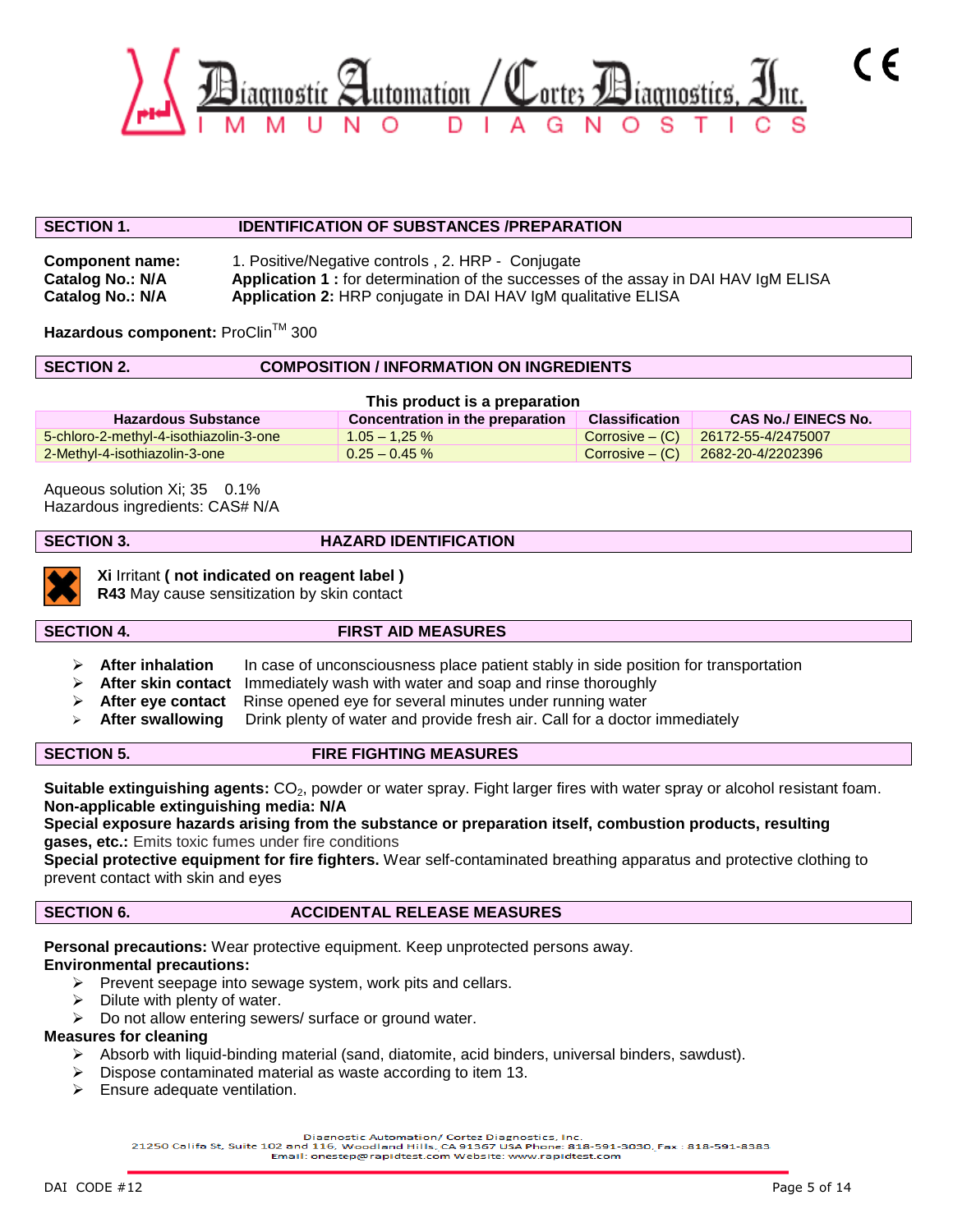

#### **SECTION 7.** HANDLING AND STORAGE

**Handling:**

**Information for safe handling:** No special measures required

Information about fire - and explosion protection: No special measures required

**Storage:**

**Requirements to be met by storerooms and receptacles:** Store in cool, well-ventilated location, away from any area where fire hazard may be present.

**Information about storage in one common storage facility:** Store separately from incompatible materials. **Common storage facility:** Not special requirements

**Further information about storage conditions:** Keep vials tightly closed. Protect against physical damage. **Storage class and class according to regulation on flammable liquids:** Void

### **SECTION 8. EXPOSURE CONTROL /PERSONAL PROTECTION**

**Additional information about design of technical facilities: Ingredients with limit values that require monitoring at the workplace:** The product does not contain any relevant quantities of materials with critical values that have to be monitored at the workplace May cause sensitization by skin contact **R 43** In case of accident or if you feel unwell, seek medical advice immediately **S45** Avoid release to the environment **S 61 Additional information:** The lists valid during the making were used as basis **Personal protective equipment S36, S37, S39 General protective and hygienic measures** Immediately remove all soiled and contaminated clothing. In case of contact with the eyes, rinse immediately with plenty of water and seek medical advice Wash hands before breaks and at the end of work Avoid contact with the eyes **S25** and skin **S24 Respiratory protection:** Not required **Hand protection: S37** required **Eye protection: S39** required

### **SECTION 9. IMPORTANT HEALTH, SAFETY AND ENVIRONMENTAL INFORMATION**

| <b>Form: liquid</b>              | PH: 4.1                                   |
|----------------------------------|-------------------------------------------|
| <b>Color: Colorless</b>          | <b>Odour: Odourless</b>                   |
| Flash point: 66.11C              | Vapour pressure: >1 G/L                   |
| <b>Oxidising properties: N/A</b> | Evaporation rate: <1                      |
| <b>Explosivity: N/A</b>          | <b>Boiling point: 189C</b>                |
| <b>Melting point: -40C</b>       | Danger of explosion: No explosion hazard. |
| Self-igniting: Not selfigniting. | Solubility in Water: Fully miscible Z1076 |
| <b>Relative density: N/A</b>     | Solvent content: N/A                      |

#### **SECTION 10. STABILITY AND REACTIVITY**

**Thermal decomposition:** If used according to specifications the reagent will not decompose **Conditions to be avoided: Incompatibilities :** OXIDIZING AGENTS, REDUCING AGENTS, AMINES , MERCAPTANS

**Hazardous combustion or decomposition products :** NITROGEN OXIDES, SULFUR OXIDES, HYDROGEN CHLORIDE GAS **Hazardous polymerization:** Will not occur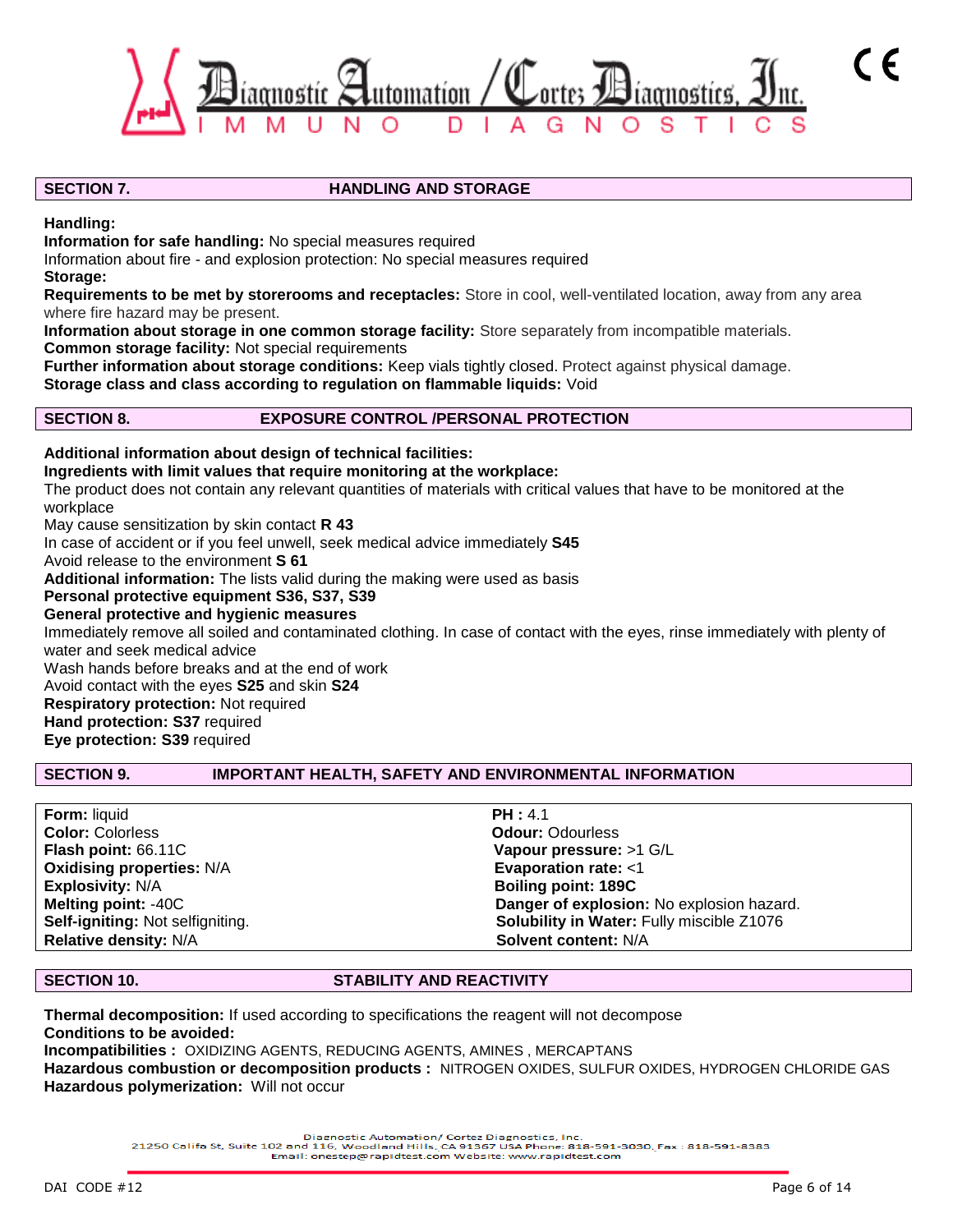

#### **SECTION 11. TOXICOLOGICAL INFORMATION**

#### **Acute toxicity:**

**Primary irritant effect:**

- **On the skin:** Sensitization effect on skin and mucous membranes.
- **On the eye:** Strong caustic effect.

#### **Additional toxicological information:**

Acute effects – causes burns and sensitization (allergic effects) on the skin. Extremely destructive to the tissue of the mucous membranes and upper respiratory tract, the skin and the eyes. Maybe harmful if inhalated or swallowed . **INHALATION MAY RESULT IN SPASM, INFLAMMATION AND EDEMA OF THE LARYNX AND BRONCHI, CHEMICAL PNEUMONITIS AND PULMONARY EDEMA. SYMPTOMS OF EXPOSURE MAY INCLUDE BURNING SENSATION, COUGHING, WHEEZING, LARYNGITIS, SHORTNESS OF BREATH, HEADACHE, NAUSEA AND VOMITING. EXPOSURE CAN CAUSE: DERMATITIS**

### **SECTION 12.** ECOLOGICAL INFORMATION

**Ecotoxisity: N/A Mobility: N/A Persistence and degradability: N/A Bioaccumulative potential : N/A**

**Others:** Hazardous for water; Very toxic to aquatic organisms **S 50;** Do not allow product to reach ground water, water course or sewage system. Danger to drinking water if even small quantities leak into the ground.

### **SECTION 13. DISPOSAL CONSIDERATIONS**

To be disposed only by professional waste disposal service. Dissolve the material with a combustible solvent and burn in a chemical incinerator equipped with an afterburner and scrubber.

#### **SECTION 14. TRANSPORT INFORMATION**

### **Land Transport ADR/RID**

Shipping name: ProClin<sup>™</sup> 300 as a preservative reagent in DAI HAV IgM ELISA Packaging group: III Classification: R43 **Maritime Transport IMDG/GGVSee** Shipping name: ProClinTM 300 as a preservative reagent in DAI HAV IgM ELISA Packaging group: III Classification: R43 EmS: 8-06 Marine pollutant: Yes **Air Transport ICAO/IATA** Shipping name: ProClin<sup>™</sup> 300 as a preservative reagent in DAI HAV IgM ELISA Packaging group: III Classification: R43

### **SECTION 15.** REGULATIONS

### **Code letter and hazard designation of product:** N/A **Risk phrases:** R43 May cause sensitization by skin contact

#### **Safety phrases:**

S26 In case of contact with eyes, rinse immediately with plenty of water and seek medical advice.

S36/37/39 Wear suitable protective clothing, gloves and eye/face protection.

S60 This material and its container must be disposed of as hazardous waste

S 45 In case of accident or if you feel unwell, seek medical advice immediately

S 61 Avoid release to the environment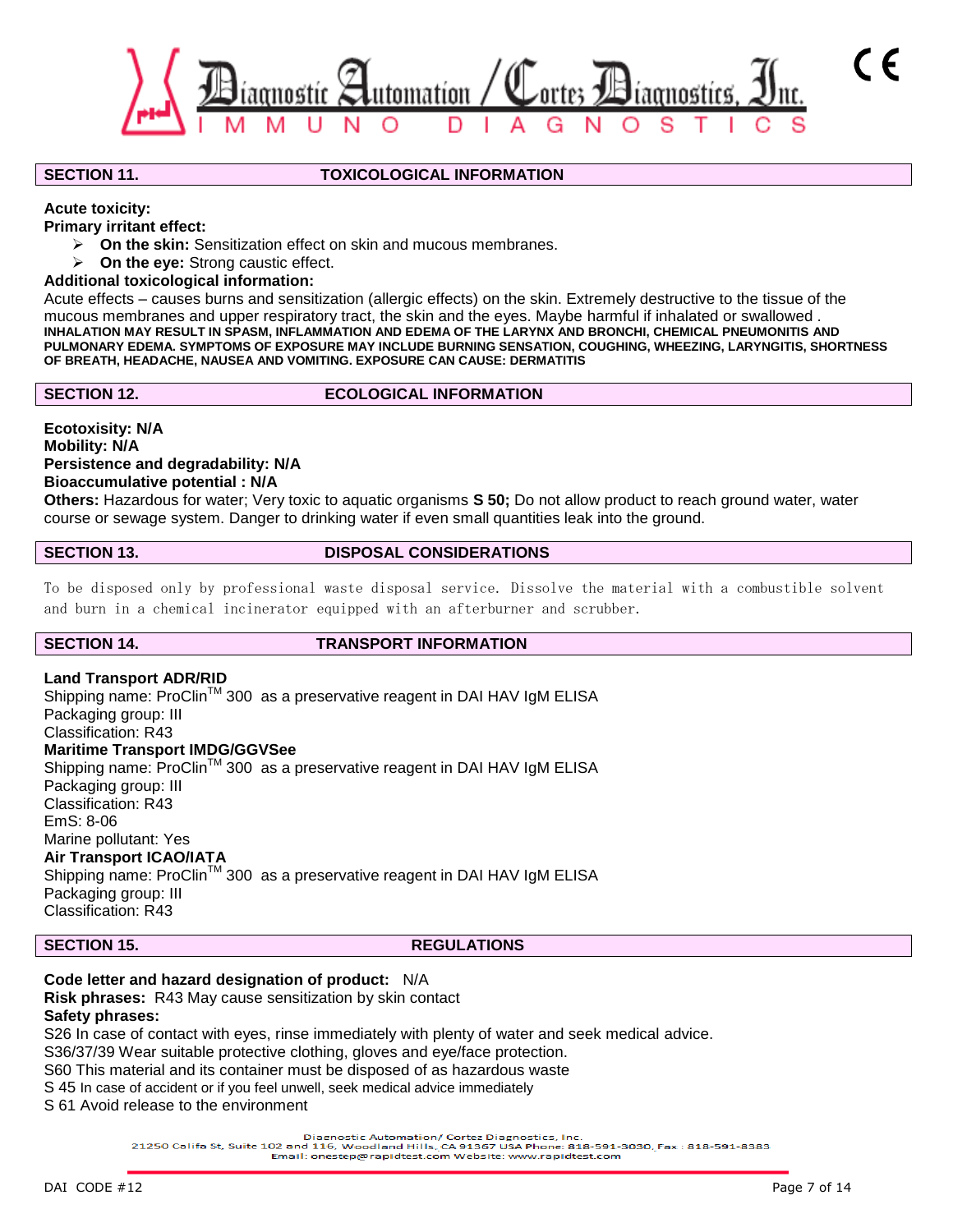

### **National and international regulations:**

**Water hazard class:** hazardous for water.

### **SECTION 16.** OTHERS

This information is based on our present state of knowledge and according to the internationally and domestically available literature. However, this MSDS shall not be used as a warranty for any specific product features. The MSDS is not a legally valid contractual relationship.

### **SECTION 1. IDENTIFICATION OF SUBSTANCES /PREPARATION**

**Component name:** 20 X Stock Wash Buffer **Catalog No.: N/A Application:** Washing solution in DAI HAV IgM ELISA **Hazardous component:** Tween 20 (0.2%) **Synonyms:** Polyoxyehtylene (**20**) sorbitan monolaurate

### **SECTION 2. COMPOSITION / INFORMATION ON INGREDIENTS**

Aqueous solution **R1, S1 (As raw material)** Hazardous ingredients: CAS# 9005-64-5

#### **SECTION 3. HAZARD IDENTIFICATION**

- **Inhalation:** May cause mild irritation to respiratory tract.
- **Swallowing:** May cause gastrointestinal irritation.
- **Skin Contact:** Contact may cause irritation.
- **Eye Contact:** May cause irritation.

### **SECTION 4. FIRST AID MEASURES**

- **After inhalation:** N/A
- **After swallowing:** Get medical attention immediately. Never give anything by mouth to an unconscious person. Call for a doctor immediately
- **After skin contact** Immediately wash with water and soap and rinse thoroughly. Get medical attention if irritation develops or persists.
- **After eye contact:** Rinse opened eye for several minutes under running water. Get medical attention immediately.

### **SECTION 5. FIRE FIGHTING MEASURES**

**Suitable extinguishing agents:** N/A **Non-applicable extinguishing media:** N/A **Special exposure hazards arising from the substance or preparation itself, combustion products, resulting gases, etc.:** Explosive when dry **R1 ( As raw material)** 

**Special protective equipment for fire fighters.** Wear self-contaminated breathing apparatus and protective clothing to prevent contact with skin and eyes

### **SECTION 6.** ACCIDENTAL RELEASE MEASURES

**Personal precautions:** Wear protective equipment. Keep unprotected persons away. **Environmental precautions:**

 $\triangleright$  Prevent seepage into sewage system, work pits and cellars.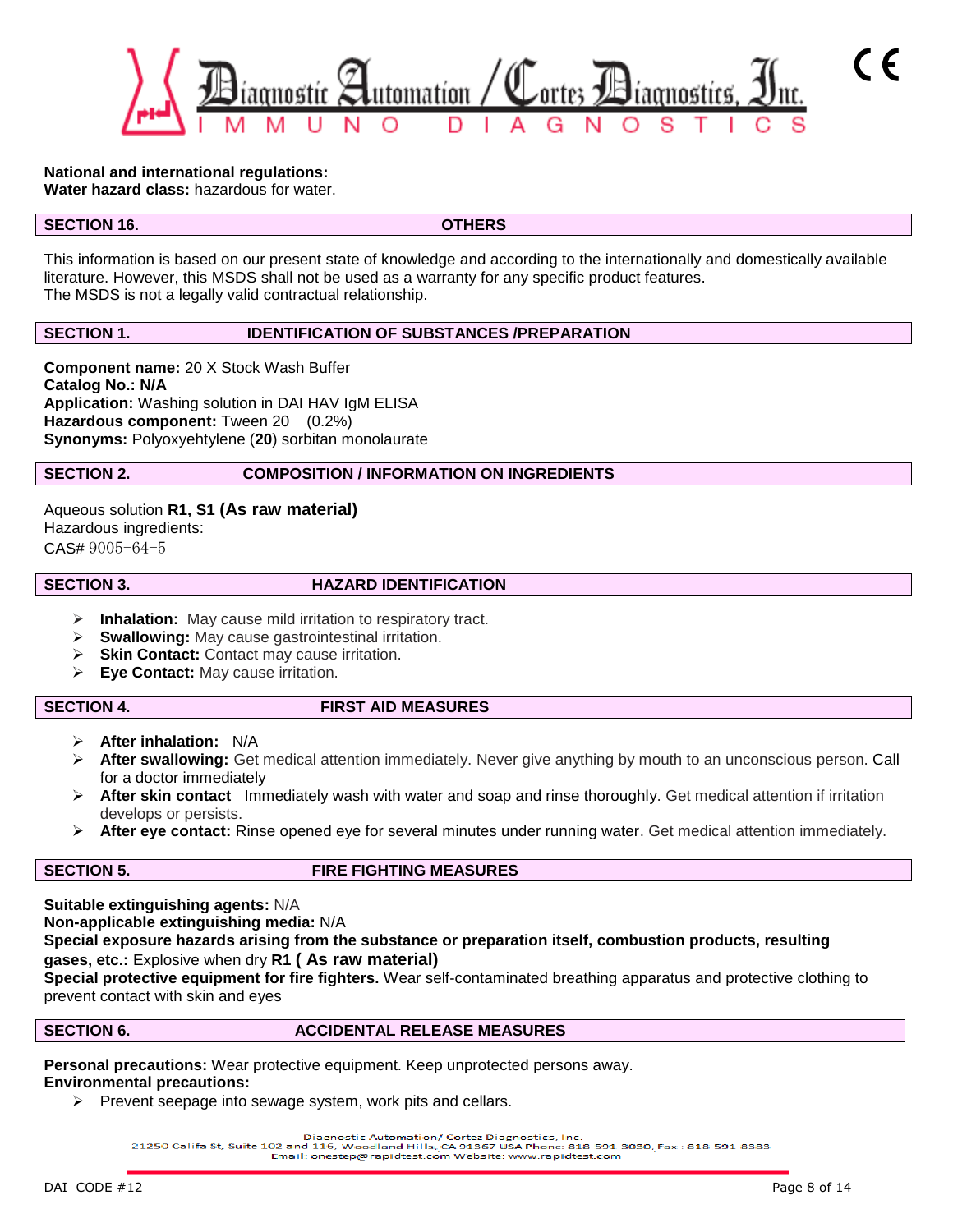

 $\triangleright$  Do not allow entering sewers/ surface or ground water.

#### **Measures for cleaning**

- Absorb with liquid-binding material (sand, diatomite, acid binders, universal binders, sawdust).
- $\triangleright$  Dispose contaminated material as waste according to item 13.
- $\triangleright$  Ensure adequate ventilation.
- $\triangleright$  Use non-sparking tools

### **SECTION 7. HANDLING AND STORAGE**

#### **Handling:**

**Information for safe handling:** Avoid contact with skin and eyes. Wash hands before eating and after handling. Follow good hygienic practices, including no eating, drinking, or smoking in work areas.

# **Information about fire - and explosion protection:** No special measures required

#### **Storage:**

**Requirements to be met by storerooms and receptacles:** Store in cool, well-ventilated location, away from any area where fire hazard may be present.

**Information about storage in one common storage facility:** Store separately from incompatible materials. **Common storage facility:** Not special requirements

**Further information about storage conditions:** Keep vials tightly closed **S1** . Protect against physical damage. **Storage class and class according to regulation on flammable liquids:** Void

### **SECTION 8. EXPOSURE CONTROL /PERSONAL PROTECTION**

#### **Additional information about design of technical facilities:**

**Ingredients with limit values that require monitoring at the workplace:** The product does not contain any relevant quantities of materials with critical values that have to be monitored at the workplace

Avoid release to the environment **S 61**

Keep locked up **S1**

#### Explosive when dry **R1 ( As raw material)**

**Additional information:** The lists valid during the making were used as basis

**Personal protective equipment S36, S37, S39** 

### **General protective and hygienic measures**

Immediately remove all soiled and contaminated clothing. In case of contact with the eyes, rinse immediately with plenty of water. Wash hands before breaks and at the end of work

Avoid contact with the eyes **S25** and skin **S24 Respiratory protection:** Not required **Hand protection: S37** required

**Eye protection: S39** required

#### **SECTION 9. IMPORTANT HEALTH, SAFETY AND ENVIRONMENTAL INFORMATION**

**Form:** liquid **PH :** N/A **Color:** Colorless **Colories Color: Colories Odour: Odour: Odourless Flash point:** N/A **Vapour pressure:** N/A **Oxidising properties:**  $N/A$  **Evaporation rate:**  $N/A$ **Explosivity:** N/A **Boiling point:** N/A **Relative density:**  $N/A$  **Solvent content:**  $N/A$ 

**Melting point:** N/A **Danger of explosion:** Explosive when dry **Self-igniting:** Not selfigniting. **Solubility in Water:** Fully miscible

#### **SECTION 10. STABILITY AND REACTIVITY**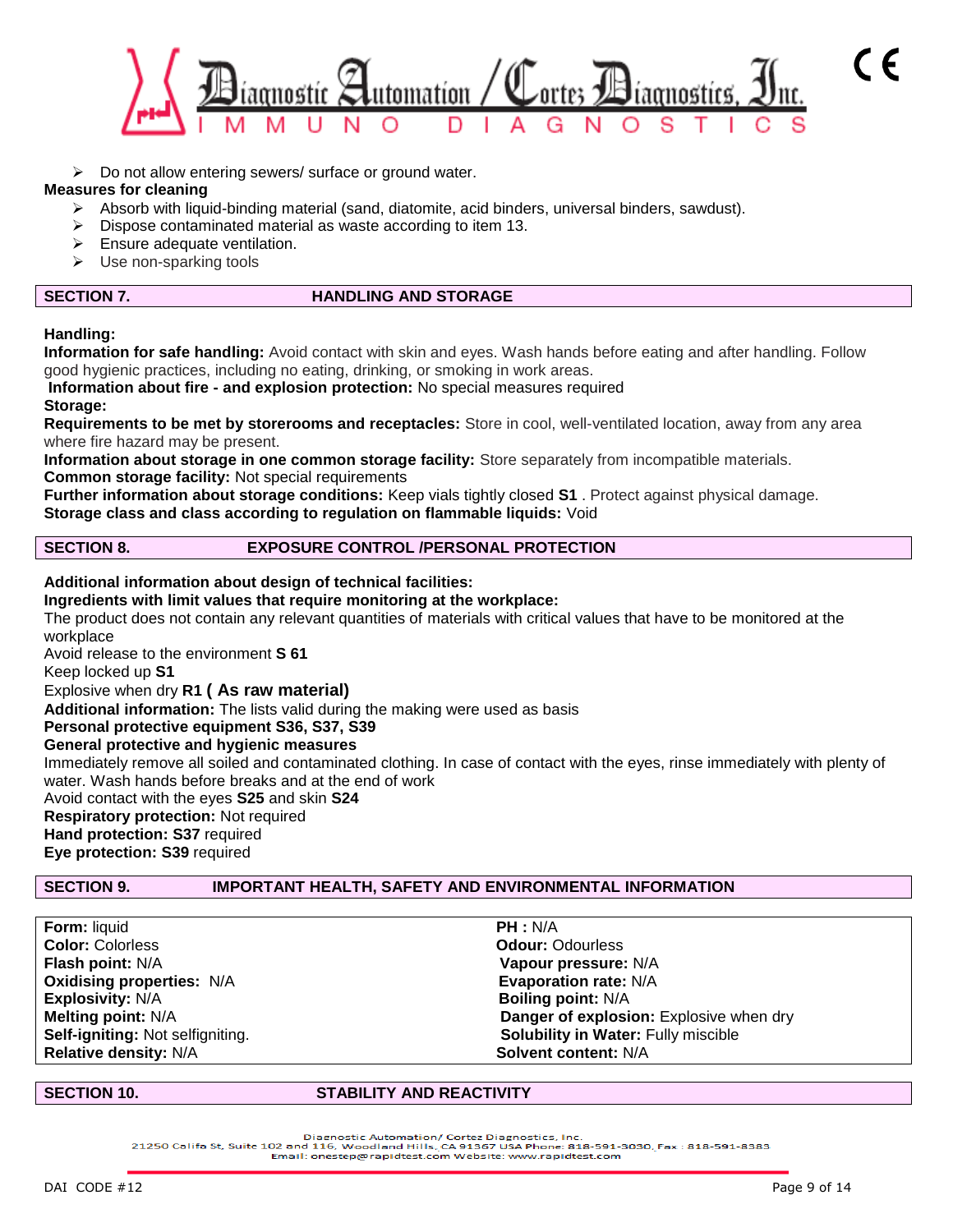

**Thermal decomposition:** If used according to specifications the reagent will not decompose **Conditions to be avoided: Incompatibilities :** N/A **Hazardous combustion or decomposition products :** N/A **Hazardous polymerization:** Will not occur

### **SECTION 11. TOXICOLOGICAL INFORMATION**

Skin, eye, and mucous membrane irritation, harmful by ingestion, inhalation or skin absorption. Suspected carcinogen.

**SECTION 12.** ECOLOGICAL INFORMATION

**Ecotoxisity:** N/A **Mobility:** N/A **Persistence and degradability:** N/A **Bioaccumulative potential :** N/A **Others:** Hazardous for water Do not allow product to reach ground water, water course or sewage system. Danger to drinking water if even small quantities leak into the ground.

**SECTION 13.** DISPOSAL CONSIDERATIONS

To be disposed only by professional waste disposal service and according to the local regulations.

**SECTION 14. TRANSPORT INFORMATION**

**Land Transport ADR/RID** Shipping name: Tween 20 as detergent reagent in DAI HAV IgM ELISA Packaging group: N/A Classification: R1 **( As raw material) Maritime Transport IMDG/GGVSee** Shipping name: Tween 20 as detergent reagent in DAI HAV IgM ELISA Packaging group: N/A Classification: R1 **( As raw material)** Marine pollutant: not studied **Air Transport ICAO/IATA** Shipping name: Shipping name: Tween 20 as detergent reagent in DAI HAV IgM ELISA Packaging group: N/A Classification: R1 **( As raw material)**

**SECTION 15.** REGULATIONS

#### **Code letter and hazard designation of product:** N/A **Risk phrases:** Explosive when dry **R1 ( As raw material) Safety phrases:**

S26 In case of contact with eyes, rinse immediately with plenty of water and seek medical advice.

S36/37/39 Wear suitable protective clothing, gloves and eye/face protection.

- S60 This material and its container must be disposed of as hazardous waste
- S 45 In case of accident or if you feel unwell, seek medical advice immediately
- S 61 Avoid release to the environment

S1 Keep locked up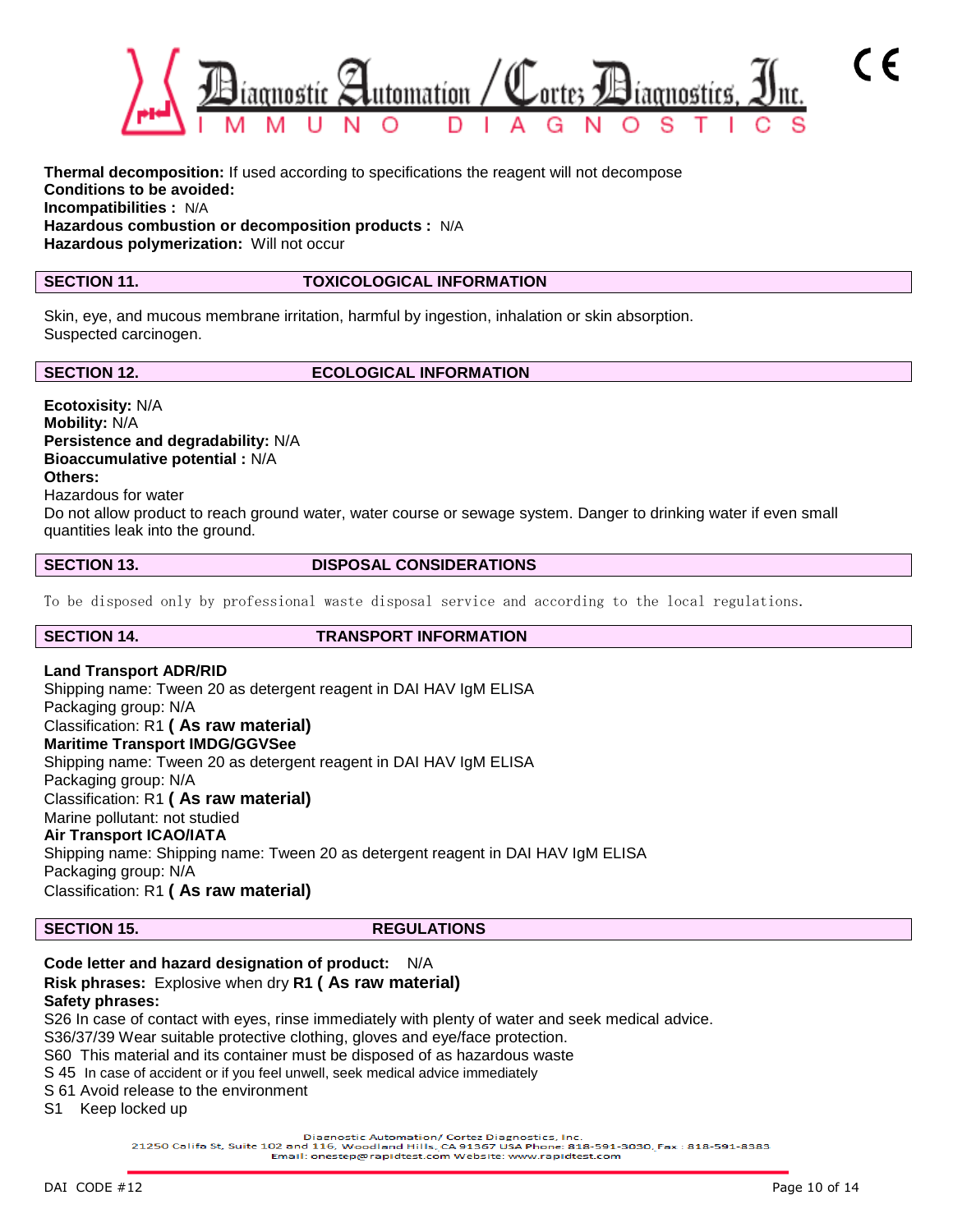

**National and international regulations: Water hazard class:** Not studied.

#### **SECTION 16. OTHERS**

This information is based on our present state of knowledge and according to the internationally and domestically available literature. However, this MSDS shall not be used as a warranty for any specific product features. The MSDS is not a legally valid contractual relationship.

### **SECTION 1. IDENTIFICATION OF SUBSTANCES /PREPARATION**

**Component name:** Chromogen A and Chromogen B Solutions **Catalog No.: N/A** Application: Chromogen A - for color development in DAI HAV IgM ELISA **Catalog No.: N/A Application:** Chromogen B - for color development in DAI HAV IgM ELISA **Hazardous component:** Substrate A – urea hydrogen peroxide solution Hazardous component: Substrate B - 3,3',5,5'-tetramethylbenzidine (TMB)

#### **SECTION 2. COMPOSITION / INFORMATION ON INGREDIENTS**

Chromogen B; Aqueous solution; T; Xn  $\cdot$  **(Xi** (As raw material) Concentration < 0.1% CAS# 54827-17-7 **R20/21/22:** harmful by inhalation, in contact with skin and if swallowed. **R36/37/38:** irritating to eyes, respiratory system and skin. **R40:** possible risk of irreversible effects. **S 26-36/37**

| Chromogen A; Aqueous solution; C; O; $\frac{1}{2}$ ; $\frac{1}{2}$ (As raw material) Concentration < 0.1% CAS# 7722-84-1 |  |  |
|--------------------------------------------------------------------------------------------------------------------------|--|--|
| R34 Causes burns; S 3-28-36/39-45                                                                                        |  |  |

**SECTION 3.** HAZARD IDENTIFICATION

See section 2

**SECTION 4. FIRST AID MEASURES** 

- **After inhalation** In case of unconsciousness place patient stably in side position for transportation
- **After skin contact** Immediately wash with water and soap and rinse thoroughly
- **After eye contact** Rinse opened eye for several minutes under running water
- **After swallowing** Drink plenty of water and provide fresh air. Call for a doctor immediately

## **SECTION 5. FIRE FIGHTING MEASURES**

Suitable extinguishing agents: CO<sub>2</sub>, powder or water spray. Fight larger fires with water spray or alcohol resistant foam. **Non-applicable extinguishing media:** N/A

**Special exposure hazards arising from the substance or preparation itself, combustion products, resulting gases, etc.:** Due to the nature and volume of this product, the type and amount of combustion products are negligible. **Special protective equipment for fire fighters.** Not required

**SECTION 6.** ACCIDENTAL RELEASE MEASURES

### **Personal precautions:** Not required

**Environmental precautions:** No special considerations

# **Measures for cleaning**

- $\triangleright$  Absorb with liquid-binding material (sand, diatomite, acid binders, universal binders, sawdust).
- $\triangleright$  Dispose contaminated material as waste according to item 13.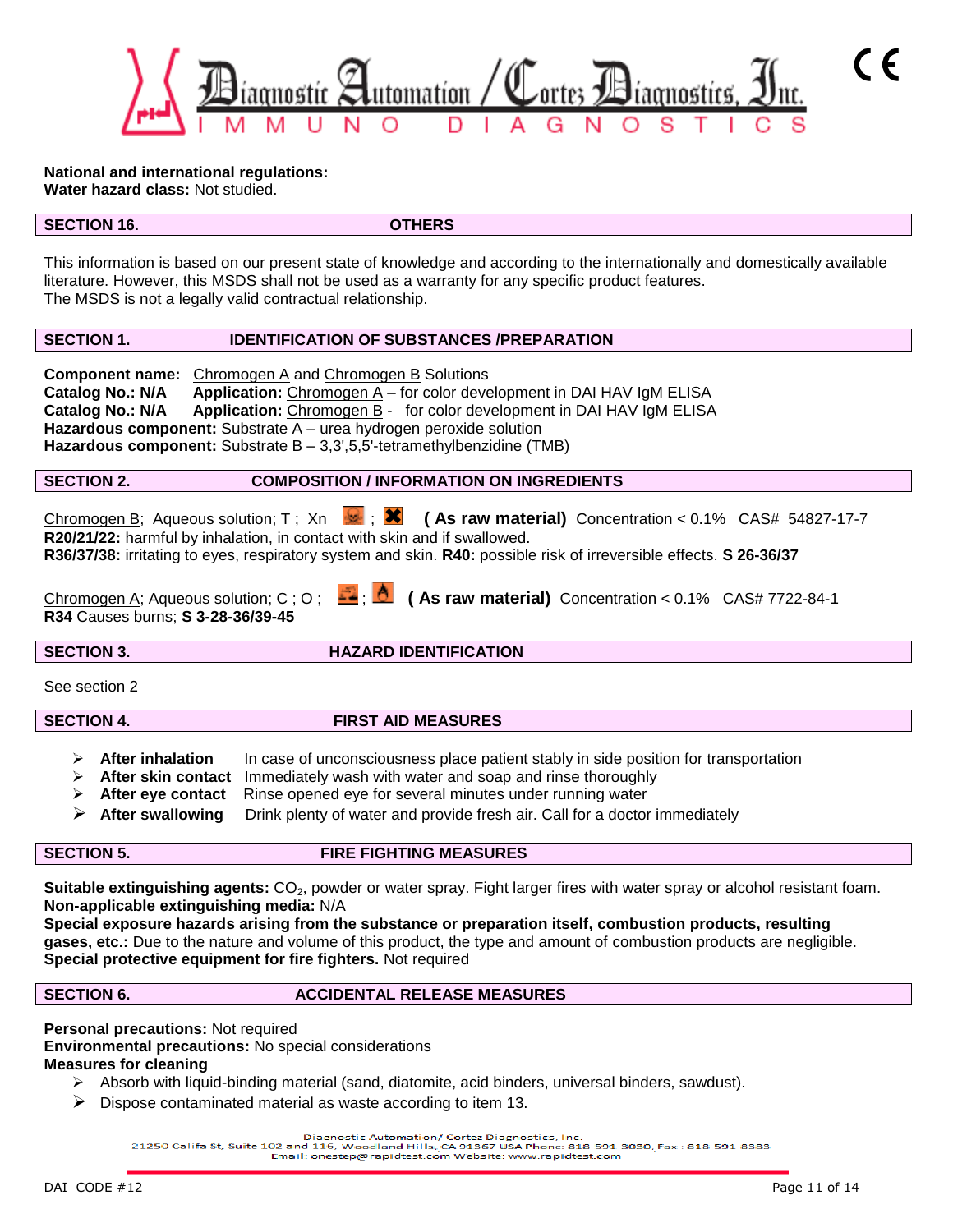

### **SECTION 7. HANDLING AND STORAGE**

**Handling:**

**Information for safe handling:** No special measures required

**Information about fire - and explosion protection:** No special measures required **Storage:**

**Requirements to be met by storerooms and receptacles:** Store in cool, well-ventilated location, away from any area where fire hazard may be present.

**Information about storage in one common storage facility:** Store separately from incompatible materials. **Common storage facility:** Not special requirements

**Further information about storage conditions:** Keep vials tightly closed. Protect against physical damage. **Storage class and class according to regulation on flammable liquids:** Void

### **SECTION 8. EXPOSURE CONTROL /PERSONAL PROTECTION**

**Additional information about design of technical facilities: Ingredients with limit values that require monitoring at the workplace:** The product does not contain any relevant quantities of materials with critical values that have to be monitored at the workplace In case of accident or if you feel unwell, seek medical advice immediately **S45 Additional information:** The lists valid during the making were used as basis **Personal protective equipment S36, S37, S39 General protective and hygienic measures** In case of contact with the eyes, rinse immediately with plenty of water and seek medical advice Wash hands before breaks and at the end of work Avoid contact with the eyes **S25** and skin **S24 Respiratory protection:** Not required **Hand protection: S37** required

**Eye protection: S39** required

**S45** In case of accident or if you feel unwell, seek medical advice immediately

#### **SECTION 9. IMPORTANT HEALTH, SAFETY AND ENVIRONMENTAL INFORMATION**

**Form:** liquid **PH : Chromogen B 11.8 Color:** Chromogen A-Colorless **Color: Odour:** Odourless **Flash point:** N/A **Vapour pressure:** N/A **Oxidising properties: N/A<br>Explosivity: N/A Self-igniting:** Not selfigniting. **Solvent content:** N/A **Relative density:** N/A

**Color:** Chromogen B-Colorless **Solubility in Water:** Fully miscible Z1076 **Explosivity:** N/A **Boiling point:** N/A **Melting point:** N/A **Danger of explosion:** No explosion hazard.

#### **SECTION 10. STABILITY AND REACTIVITY**

**Thermal decomposition:** If used according to specifications the reagent will not decompose **Conditions to be avoided:** Strong oxidizers, Strong acids, Strong bases **Incompatibilities :** N/A **Hazardous combustion or decomposition products :** N/A **Hazardous polymerization:** Will not occur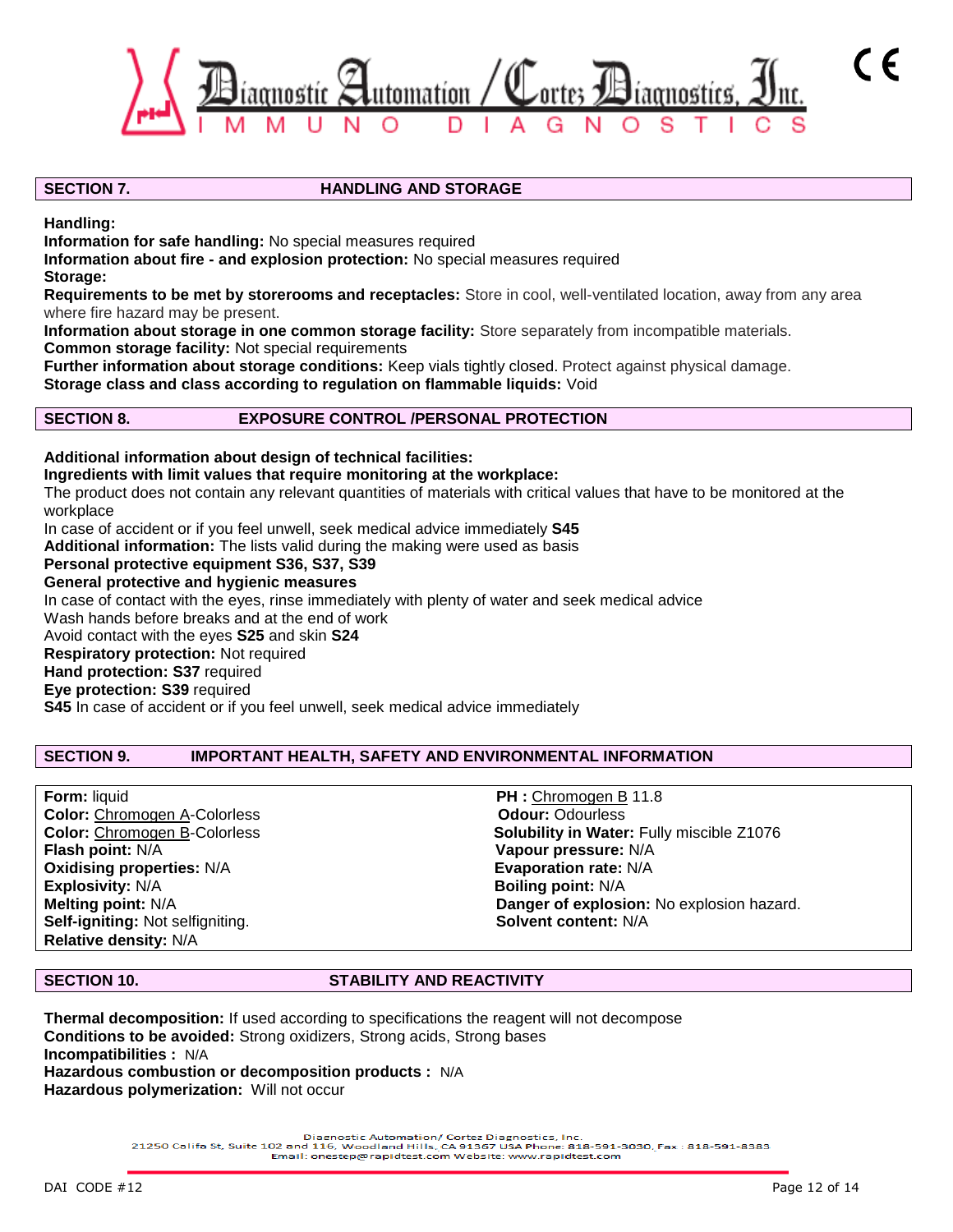

#### **SECTION 11. TOXICOLOGICAL INFORMATION**

**Acute toxicity:**

**Primary irritant or sensitization effects:**

- **On the skin:** no irritation or sensitization effects
- **On the eye:** no irritation or sensitization effects

### **Additional toxicological information:**

When used and handled according to specifications, the products will not show any harmful effects

### **SECTION 12.** ECOLOGICAL INFORMATION

**Ecotoxisity: N/A Mobility: N/A Persistence and degradability: N/A Bioaccumulative potential : N/A**

**Others:** Not hazardous for water. Chromogen B -Toxic to fish and other water organisms **(As a raw material)**

#### **SECTION 13. DISPOSAL CONSIDERATIONS**

Can be disposed as normal waste Clean with water and cleaning reagent

### **SECTION 14. TRANSPORT INFORMATION**

### **Land Transport ADR/RID**

Shipping name: Chromogen A and Chromogen B Solutions as coloring reagents in DAI HAV IgM ELISA

Maritime Transport IMDG/GGVSee

Shipping name: Chromogen A and Chromogen B Solutions as coloring reagents in DAI HAV IgM ELISA Marine pollutant: No **Air Transport ICAO/IATA**

Shipping name: Chromogen A and Chromogen B Solutions as coloring reagents in DAI HAV IgM ELISA

**SECTION 15.** REGULATIONS

### **Code letter and hazard designation of product:** N/A

#### **Chromogen B**

**R20/21/22:** harmful by inhalation, in contact with skin and if swallowed. **( As raw material) R36/37/38:** irritating to eyes, respiratory system and skin. **R40:** possible risk of irreversible effects. **( As raw material) S 26-36/3 ( As raw material)**

**Chromogen A R34** Causes burns **( As raw material) S 3-28-36/39-45 ( As raw material) National and international regulations: Water hazard class:** Not hazardous for water

#### **SECTION 16. OTHERS**

This information is based on our present state of knowledge and according to the internationally and domestically available literature. However, this MSDS shall not be used as a warranty for any specific product features. The MSDS is not a legally valid contractual relationship.